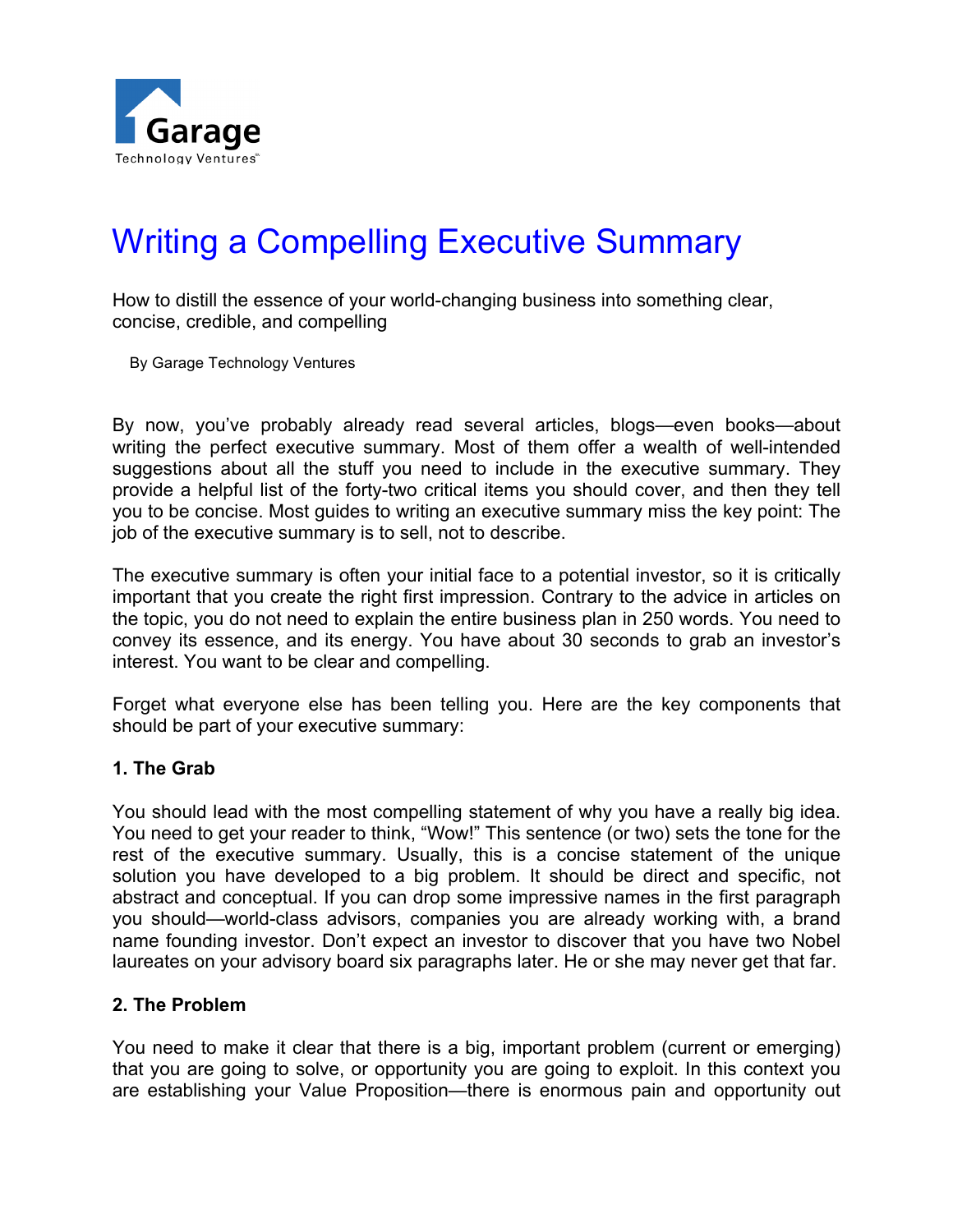there, and you are going to increase revenues, reduce costs, increase speed, expand reach, eliminate inefficiency, increase effectiveness, whatever. Don't confuse your statement of the problem with the size of the opportunity (see below).

## **3. The Solution**

What specifically are you offering to whom? Software, hardware, service, combination? Use commonly used terms to state concretely what you have, or what you do, that solves the problem you've identified. Avoid acronyms and don't try to use these precious few words to create and trademark a bunch of terms that won't mean anything to most people. You might need to clarify where you fit in the value chain or distribution channels—who do you work with in the ecosystem of your sector, and why will they be eager to work with you. If you have customers and revenues, make it clear. If not, tell the investor when you will.

## **4. The Opportunity**

Spend a few more sentences providing the basic market segmentation, size, growth and dynamics—how many people or companies, how many dollars, how fast the growth, and what is driving the segment. You will be better off targeting a meaningful percentage of a smaller, well-defined, growing market than claiming a microscopic percentage of a huge, heterogeneous, mature market. Don't claim you are addressing the \$24 billion widget market, when you are really addressing the \$85 million market for specialized arc-widgets used in the emerging wocket sector.

## **5. Your Competitive Advantage**

No matter what you might think, you have competition. At a minimum, you compete with the current way of doing business. Most likely, there is a near competitor, or a direct competitor that is about to emerge (are you sufficiently paranoid yet??). So, understand what your real, sustainable competitive advantage is, and state it clearly. Do not try to convince investors that your key competitive asset is your "first mover advantage." Here is where you can articulate your unique benefits and advantages. Believe it or not, in most cases, you should be able to make this point in one or two sentences.

## **6. The Model**

How specifically are you going to generate revenues, and from whom? Why is your model leverageable and scaleable? Why will it be capital efficient? What are the critical metrics on which you will be evaluated—customers, licenses, units, revenues, margin? Whatever it is, what impressive levels will you reach within three to five years?

## **7. The Team**

Why is your team uniquely qualified to win? Don't tell us you have 48 combined years of expertise in widget development; tell us your CTO was the lead widget developer for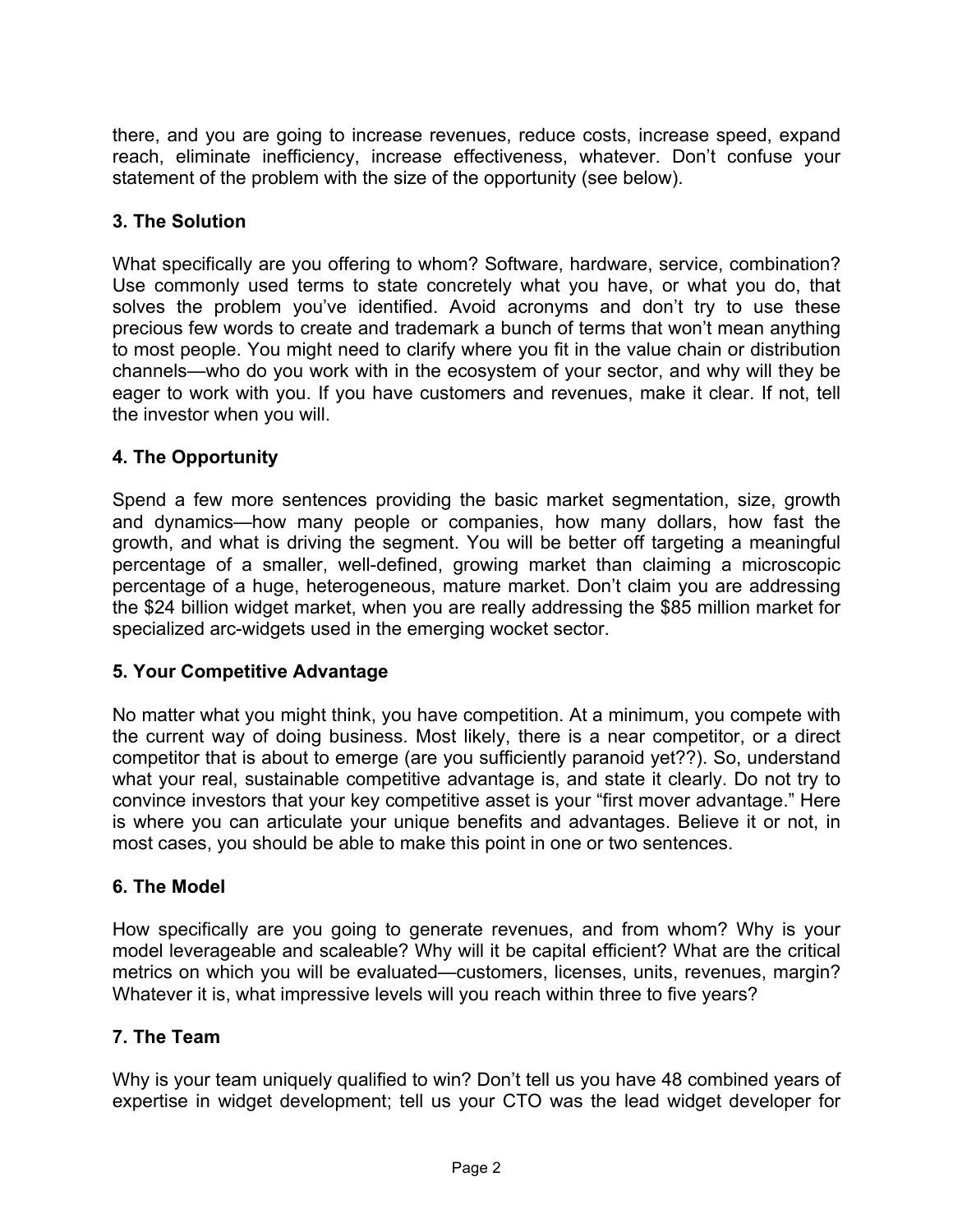Intel, and she was on the original IEEE standards committee for arc-widgets. Don't just regurgitate a shortened form of each founder's resume; explain why the background of each team member fits. If you can, state the names of brand name companies your team has worked for. Don't drop a name if it's an unknown name, and don't drop a name if you aren't happy to give the contact as a reference at a later date.

#### **8. The Promise**

When you are pitching to investors, your fundamental promise is that you are going to make them a boatload of money. The only way you can do that is if you can achieve a level of success that far exceeds the capital required to do that. Your Summary Financial Projections should clearly show that. But if they are not believable, then all of your work is for naught. You should show five years of revenues, expenses, losses/profits, cash and headcount. You should also show a key driver or two, such as number of customers and units shipped each year.

#### **9. The Ask**

This is the amount of funding you are asking for now. This should generally be the minimum amount of equity you need to reach the next major milestone. You can always take more if investors are willing to make more available, but it is hard to take less. If you expect to be raising another round of financing later, make that clear, and state the expected amount.

You should be able to do all this in six to eight paragraphs, possibly a few more if there is a particular point that needs emphasis. You should be able to make each point in just two or three simple, clear, specific sentences.

You might be able to get this on to one page, but most likely this means your executive summary will be about two pages; worst case, maybe three. Some people say it has to be one page. They're wrong. (The only reason investors ask for one-page summaries is that they are usually so bad the investors just want the suffering to be over sooner.) Most investors find that there is not enough information in one page to understand and evaluate a company they are actually interested in.

Please remember that the outline above should not be applied rigidly or religiously. There is no template that fits all companies, but make sure you touch on each key issue. You need to think through what points above are most important in your particular case, what points are less relevant, what points need emphasis, and what points require no elaboration.

Some other general points:

• Do not lead with broad, sweeping statements about the market opportunity. What matters is not market size, but rather compelling pain. Investors would rather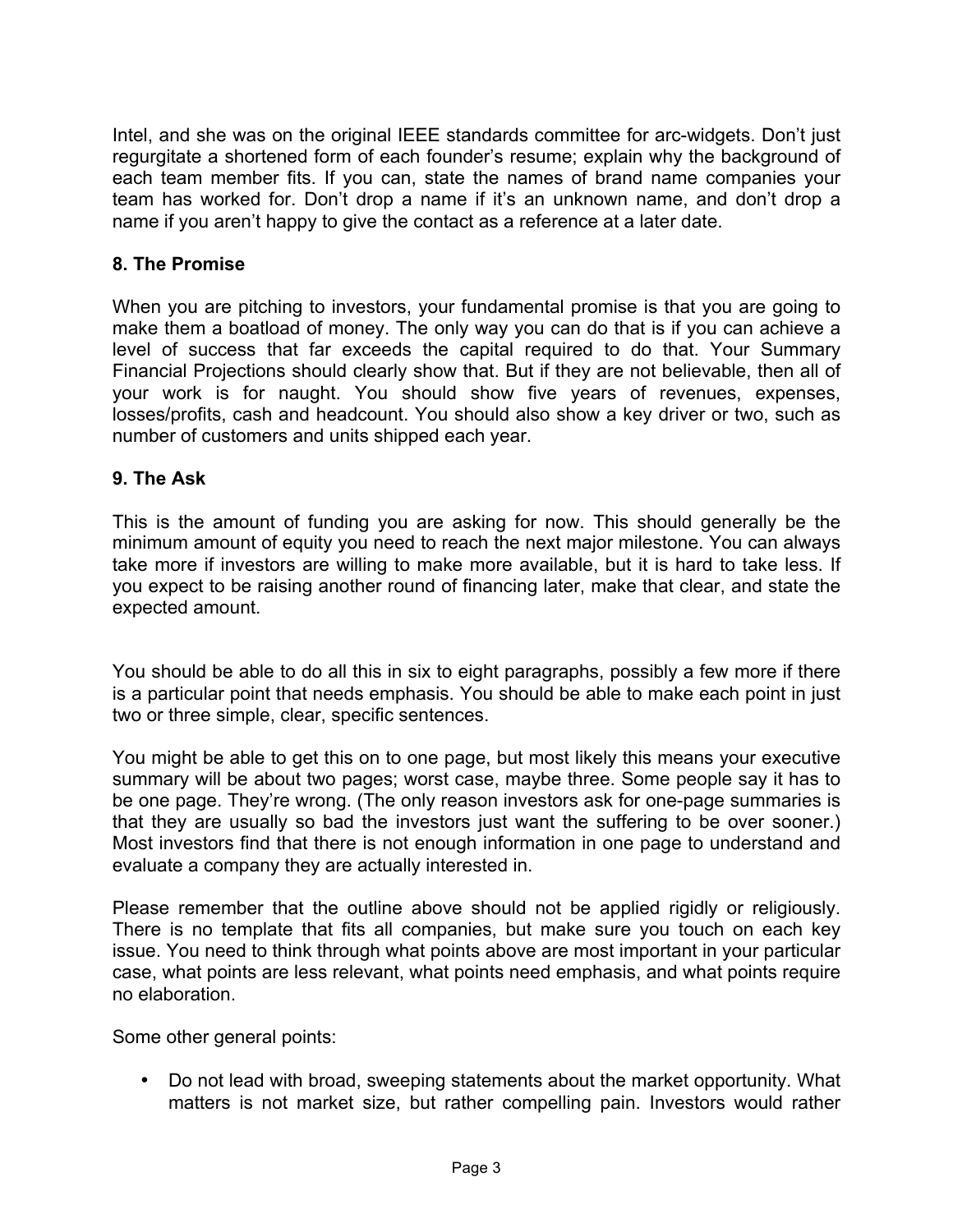invest in a company solving a desperate problem for a small growing market, than a company providing an incremental improvement for a large established market.

- Don't acronym your own name. Sun Microsystems did not build its brand by calling itself "SMI." (Of course, if you know where the name Sun came from, you understand this is an inside joke.)
- Drop names, if they are real; don't drop names if they are smoke. If you have a real partnership with a brand name company, don't hide your lantern under a bushel basket. If you consulted for Cisco's HR department one week, don't say you worked for Cisco.
- Avoid "purple farts"—phrases and adjectives that sound impressive but carry no substance. "Next generation" and "dynamic" probably don't mean anything to your readers (unless you are talking about DRAM) and tend to be irritating. Everyone thinks their company is "disruptive" and their software is "intelligent" and "easy-to-use," and everyone thinks their financial projections are "conservative." Explain your company the way you would to a friend at a cocktail party (after one drink, not five).
- State your value proposition and competitive advantage in positive terms, not negative terms. It is what you can do that is important, not what others cannot do. With the one or two most obvious competitors, however, you may need to be very explicit: "Unlike Cisco's firewall solution, our software can operate..."
- Use simple sentences, not multi-tiered compound sentences.
- Use analogies, as long as you are clarifying rather than hyping. You can say you are using the Google model for generating revenues, as long as you don't say you expect to be the next Google.
- Don't lie. You would think this goes without saying, but too many entrepreneurs cross over the line between passionate enthusiasm and fraudulent misrepresentation. On a lighter note, check out "The Top Ten Lies of Entrepreneurs" on the Garage website.
- Go back and reread each sentence when you think you're done: Is each sentence clear, concise and compelling?

If you are looking for help developing your slide presentation for investors, you can read "Perfecting Your Pitch" on the Garage website.

Finally, one of the most important sentences you write may not even be in the executive summary—it is the sentence that introduces your company in the email that you or a